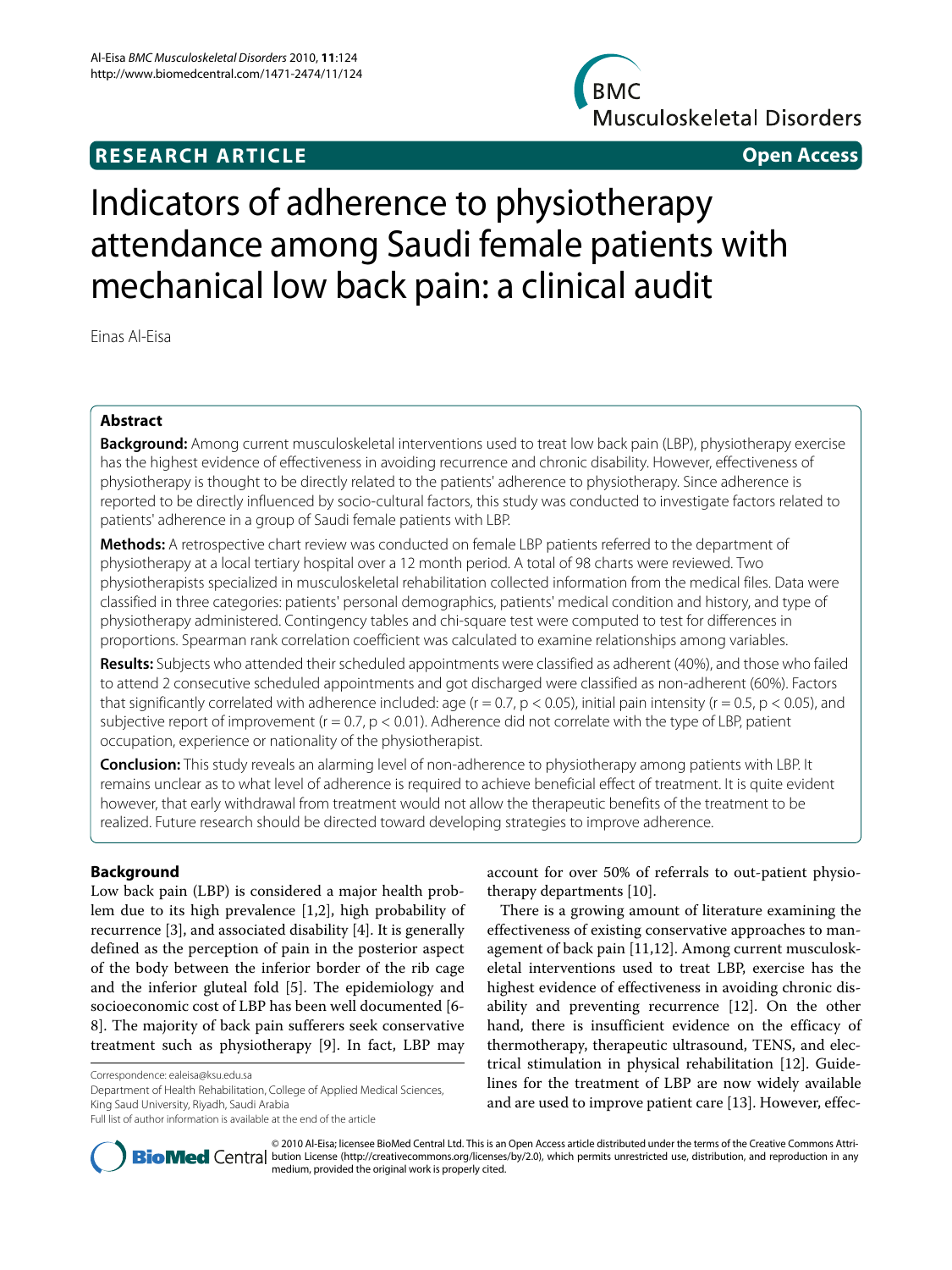tiveness of physiotherapy is thought to be directly related to the patients' adherence or compliance with the therapy regimen [\[14](#page-5-12)[,15](#page-5-13)]. The World Health Organization defines adherence as "the extent to which a person's behavior such as taking medication, following a diet, executing lifestyle changes like exercising, corresponds with agreed recommendations from a health care provider [[16\]](#page-5-14). Kroll and colleagues (1999)[[17](#page-5-15)] defined compliance as a process in which the patient works to maintain health in close collaboration with health care providers. The term "adherence" is considered synonymous with "compliance" in the majority of studies [[18](#page-5-16)-[20\]](#page-6-0).

There is scarce information on factors affecting adherence or compliance with physiotherapy in patients with LBP. One aspect of adherence that pertains directly to physiotherapy is attending appointments [[21\]](#page-6-1). Nonadherence to treatment suggested by health care providers may have serious consequences such as exacerbation of symptoms, development or progression of disability, and failure to attain expected positive treatment outcome [[22\]](#page-6-2). Attendance rate at physiotherapy is recommended as a measure of clinic-based adherence [\[23](#page-6-3)-[25](#page-6-4)].

While the multi-dimensional problem of LBP has been studied extensively in industrialized countries [[5\]](#page-5-4), an understanding of how culture affects LBP is still needed in many developing countries. Furthermore, the literature suggests a specific gender-based consideration when making recommendations for improving adherence [\[26](#page-6-5)]. In Saudi Arabia, there is a growing need to understand how social restrains imposed upon Saudi women affect women's health and their response to current treatment methods. Since adherence is reported to be directly influenced by social and cultural factors [[17\]](#page-5-15), the cultural uniqueness of Saudi women warrants special attention.

The degree to which patients, especially women, in developing countries adhere to clinic- or home-based treatment programs remains unknown. This study was conducted to investigate factors related to patients' adherence to physiotherapy in a group of Saudi female patients with LBP. In particular, the study examined attendance to physiotherapy as one indicator of adherence. Factors examined included demographic factors, patients' medical condition and history, nature of LBP, and type of physiotherapy treatment administered.

## **Methods**

## **Participants**

A retrospective chart review was conducted on all female patients with LBP referred to the department of physiotherapy at a local tertiary hospital, in the period between January 2008 to January 2009. Patients are usually referred to this physiotherapy department from physiatrists, general physicians, orthopedic or neurosurgeons. All patients included in the study were discharged from

physiotherapy at the time of data collection. Patients referred to physiotherapy for compound musculoskeletal problems (e.g., LBP and knee O.A.) were excluded from the study. Patients were also excluded if they were pregnant, non-Saudi, or if they were admitted to the hospital during their course of physiotherapy.

A total of 98 charts were initially reviewed, but only 60 patients were included in the study after applying the exclusion criteria.

#### **Measurement of adherence**

This study examined one indicator of adherence: attendance at the scheduled physiotherapy sessions [[23\]](#page-6-3). For the purpose of the study, the terms "adherence" is operationally defined as the extent to which patients attend their scheduled physiotherapy appointments.

Participants who attended all their scheduled appointments were classified as adherent, and those who failed to attend 2 consecutive scheduled appointments and got discharged for "no show" status were classified as nonadherent.

#### **Procedure**

Three categories of information were defined: patients' demographics, medical history and nature of LBP, and the treatment administered. A data collection form was prepared prior to the study, and an ethical approval was obtained from the Hospital Board of Ethics. Two physiotherapists specialized in musculoskeletal rehabilitation collected the following information from the patient's files: date of referral and date of 1<sup>st</sup> physiotherapy appointment (to calculate the time gap between the original referral and when the patient received physiotherapy), number of physiotherapy sessions per week, total number of physiotherapy sessions attended, and nationality of the treating physiotherapist. Details on the patient medical condition, original medical diagnosis, and associated medical problems were also collected.

Because prognosis is thought to be affected by disease onset and duration, the analysis was divided into acute and chronic LBP. The data form included a detailed section on the nature of back pain: whether it was the first episode of back pain or whether the patient had experienced back pain before, the triggering cause of pain, the nature of pain, the initial pain intensity, and the patient's perception of improvement since commencing the treatment. Finally, the physiotherapy treatment reported in the chart was classified as either: passive, active, or a combination of both, and if the treatment was progressively changed.

## **Data Analysis**

Descriptive statistics were generated. Bivariate non-parametric correlational analysis was undertaken to compute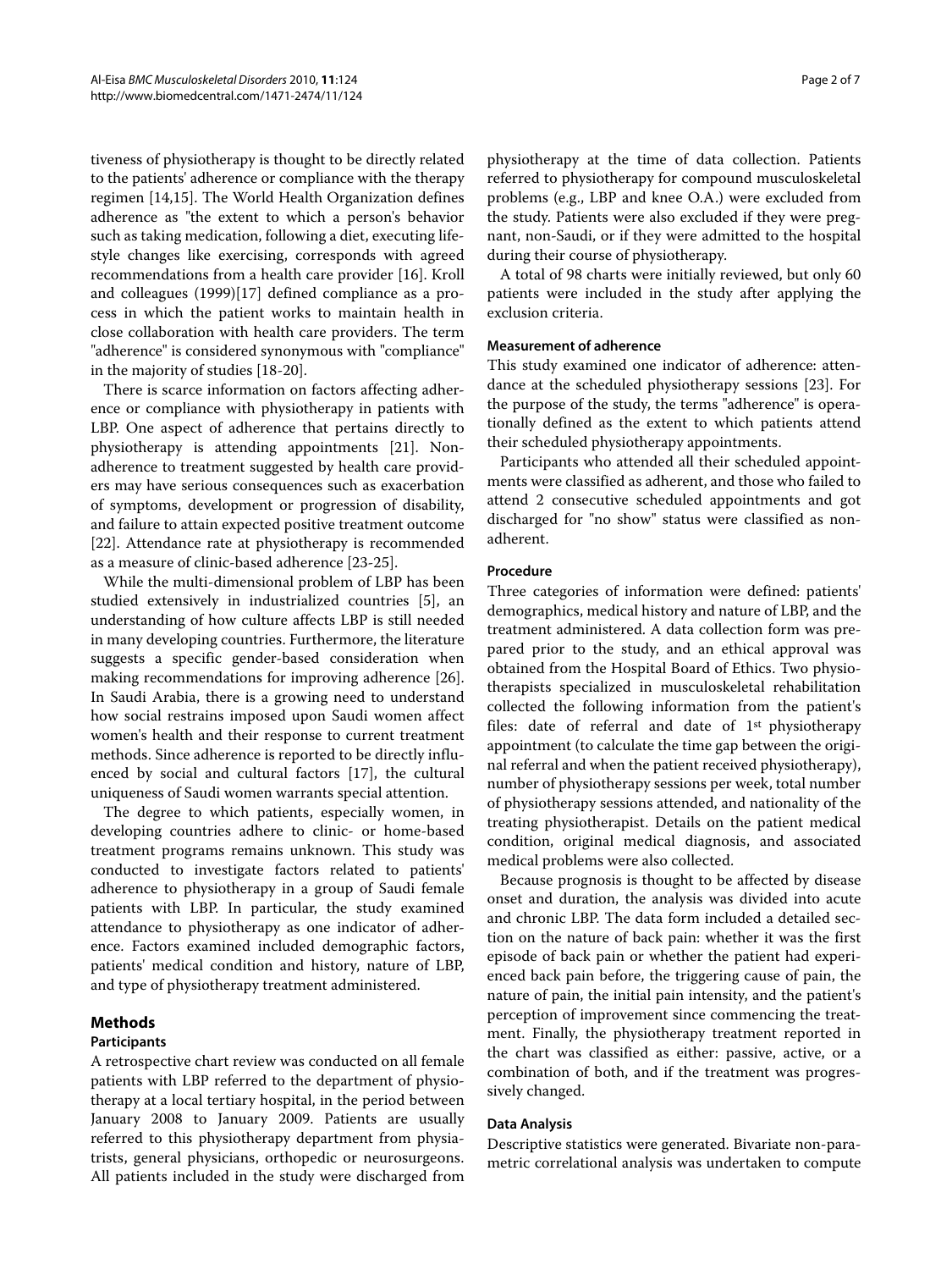Spearaman Rank Correlation Coefficient. The outcome was adherence; with participants classified as adherent, or non-adherent. Factors examined included all the variables collected in the data form as listed in the above section. Contingency tables, Chi-square and Fisher Exact tests were computed to test for differences in proportions between participants characterized as adherent or nonadherent. Statistical analysis was conducted using the SPSS software version 13.0 for Windows.

## **Results**

## **Descriptive statistics**

The sample was predominantly Saudi females with a mean age of  $43.8 \pm 11.8$  years, with 93% married, and 83% housewives (Table 1). Participants who attended their scheduled appointments were classified as adherent (40%), and those who failed to attend 2 consecutive scheduled appointments and got discharged were classified as non-adherent (60%).

The mean time between medical referral and the first physiotherapy session was  $12.2 \pm 9.3$  days (Table 1). Treatment administered was primarily mixed active and passive physiotherapy intervention in 88% of the sample. The patient's perceived benefit of the treatment was reported to be good (30%), fair (35%), or poor (35%).

Back pain in the majority of participants (Table 2) was characterized as mechanical (71%), insidious (75%), and recurrent (88%). The majority of participants reported

## **Association between adherence and patient demographics**

pain within 1 month.

Age was significantly correlated with adherence  $(r = 0.7, p)$ < 0.05), indicating that older patients were more adherent to physiotherapy (Table 3). Age was moderately correlated with the initial intensity of pain ( $r = 0.4$ ,  $p = 0.029$ ), reflecting that older patients had higher pain scores at their first physiotherapy visit.

Both, marital status and occupation were not associated with adherence (Table [3](#page-3-0)). This is statistically expected since the sample is homogenous in those variables; i.e., the majority of participants were married and not working.

There was a significant negative correlation between adherence and number of sessions attended ( $r = -0.6$ ,  $p <$ 0.05), suggesting that patients dropped out of their treatment at the earlier sessions. There was no correlation between adherence and the number of scheduled treatment sessions per week (Table [3](#page-3-0)).

#### **Association between adherence and nature of back pain**

The association between adherence and nature of back pain was examined using chi-square and Fisher Exact

| Variable                                                |                  | Total sample $(n = 60)$ | <b>Adherent group</b><br>$(n = 24)$ | Non-adherent<br>group ( $n = 36$ ) | p-value  |
|---------------------------------------------------------|------------------|-------------------------|-------------------------------------|------------------------------------|----------|
| Age [mean $\pm$ SD years]                               |                  | $43.5 \pm 10.7$         | $44.4 \pm 13.7$                     | $43.5 \pm 10.7$                    | 0.07     |
| <b>Marital status</b> [n (%)]                           | Married          | 56 (93%)                | 23 (96%)                            | 33 (92%)                           | 0.6      |
|                                                         | Not married      | 4 (7%)                  | 1(4%)                               | 3(8.3%)                            |          |
| <b>Occupation</b> [n (%)]                               | Housewife        | 50 (83%)                | 23 (96%)                            | 27 (75%)                           | 0.1      |
|                                                         | Employed/student | 10 (17%)                | 1(4%)                               | 9(25%)                             |          |
| Time from referral to 1st visit<br>[mean $\pm$ SD days] |                  | $12.2 \pm 9.3$          | $9.8 \pm 7.3$                       | $15.3 \pm 16.4$                    | $0.04*$  |
| <b>Number of sessions attended</b><br>[mean $\pm$ SD]   |                  | $5.6 \pm 3.2$           | $7.2 \pm 3.4$                       | $4.6 \pm 2.5$                      | $0.001*$ |
| <b>Report of improvement</b> [n (%)]                    | Good             | 18 (30%)                | 16 (67%)                            | 2(6%)                              | $0.005*$ |
|                                                         | Fair             | 21 (35%)                | 7 (29%)                             | 14 (39%)                           |          |
|                                                         | Poor             | 21 (35%)                | 1(4%)                               | 20 (56%)                           |          |

#### **Table 1: Descriptive Statistics**

(Values are means ± SD for continuous variables, and frequency and percentages for categorical variables)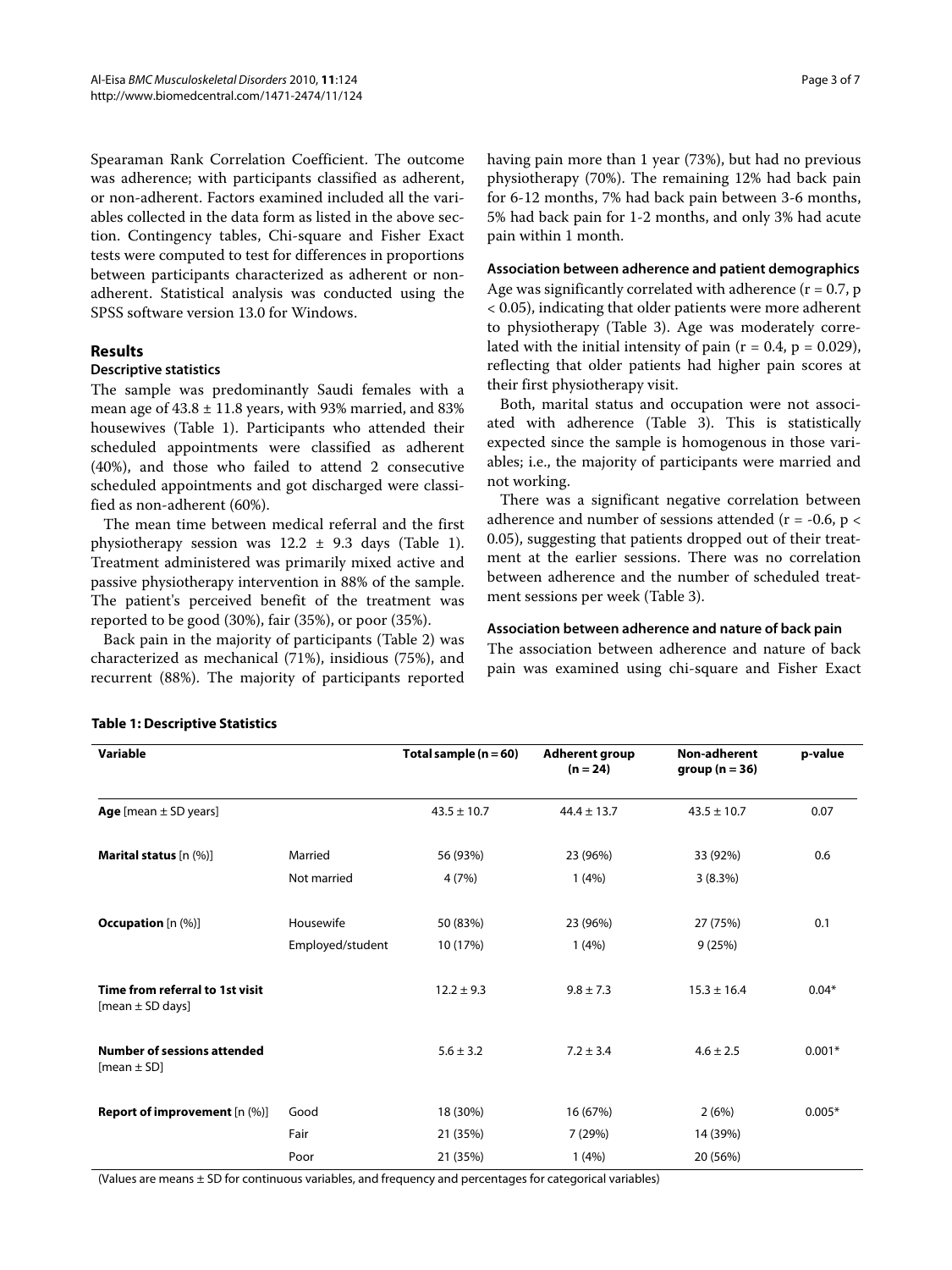|                                         |                         |                                   |                               | <b>Groups</b>                     | p-value |
|-----------------------------------------|-------------------------|-----------------------------------|-------------------------------|-----------------------------------|---------|
|                                         |                         | <b>Total sample</b><br>$(n = 60)$ | <b>Adherent</b><br>$(n = 24)$ | <b>Non-Adherent</b><br>$(n = 36)$ |         |
| <b>Duration of LBP</b>                  | $<$ 1 month             | 3%                                | 50.0%                         | 50.0%                             | 0.161   |
|                                         | 1-2 months              | 5%                                | 66.7%                         | 33.3%                             |         |
|                                         | 3-6 moths               | 7%                                | 25.0%                         | 75.0%                             |         |
|                                         | 6-12 moths              | 12%                               | 0%                            | 100.0%                            |         |
|                                         | $> 1$ year              | 73%                               | 45.5%                         | 54.5%                             |         |
| <b>Diagnosis</b>                        | <b>Mechanical LBP</b>   | 71%                               | 37.2%                         | 62.8%                             | 0.339   |
|                                         | Neurogenic LBP          | 29%                               | 47.1%                         | 52.9%                             |         |
|                                         |                         |                                   |                               |                                   |         |
| <b>LBP</b> episode                      | 1 <sup>st</sup> episode | 12%                               | 57.1%                         | 42.9%                             | 0.279   |
|                                         | Recurrent               | 88%                               | 37.7%                         | 62.3%                             |         |
| <b>Other Medical</b><br><b>Problems</b> | No                      | 52%                               | 35.5%                         | 64.5%                             | 0.318   |
|                                         | Yes                     | 48%                               | 44.8%                         | 55.2%                             |         |

## <span id="page-3-1"></span>**Table 2: Medical condition and nature of LBP in the groups**

(Data are percentages and significance levels of comparisons between the groups using Chi-square and Fisher's Exact tests)

tests. Table [2](#page-3-1) presents the rate of adherence with respect to the participants' medical condition. There were no significant differences between adherent and non-adherent participants in relation to the duration, diagnosis, and onset of back pain; whether LBP was the 1st episode or recurrent. Furthermore, co-morbidity or having other medical problems did not significantly correlate with adherence. However, adherence was correlated with the initial pain intensity (Table 3).

#### **Association between adherence and physiotherapy**

There was a mild negative correlation between adherence and time from referral to  $1<sup>st</sup>$  physiotherapy session (r = -0.4,  $p = 0.008$ ), suggesting that the earlier participants were seen after their referral, the higher their adherence (Table 3). Furthermore, adherence was correlated with subjective report of improvement ( $r = 0.7$ ,  $p < 0.01$ ). With respect to the treatment given, there was a significantly higher rate of non-adherence among those who did not have their treatment progressively changed (Table [4](#page-4-0)). On the other hand, adherence did not correlate with the experience or nationality of the physiotherapist (Table 4).

#### **Discussion**

This study was conducted to examine adherence to physiotherapy among patients with LBP. One of the most commonly reported measures of adherence in the literature is the attendance score; i.e., the proportion of

#### <span id="page-3-0"></span>**Table 3: Bivariate correlation between attendance and patient demographics**

| <b>Factors</b>                      | Spearman's rho | p-value  |  |
|-------------------------------------|----------------|----------|--|
|                                     |                |          |  |
| Age                                 | 0.7            | $0.021*$ |  |
| <b>Marital status</b>               | 0.08           | 0.417    |  |
| Occupation                          | 0.18           | 0.254    |  |
| <b>Number of attended visits</b>    | $-0.06$        | 0.038    |  |
| Number of scheduled visits per week | 0.02           | 0.294    |  |
| Initial pain intensity              | 0.5            | $0.042*$ |  |
| Time from referral to 1st visit     | $-0.4$         | $0.008*$ |  |
| <b>Report of improvement</b>        | 0.7            | $0.018*$ |  |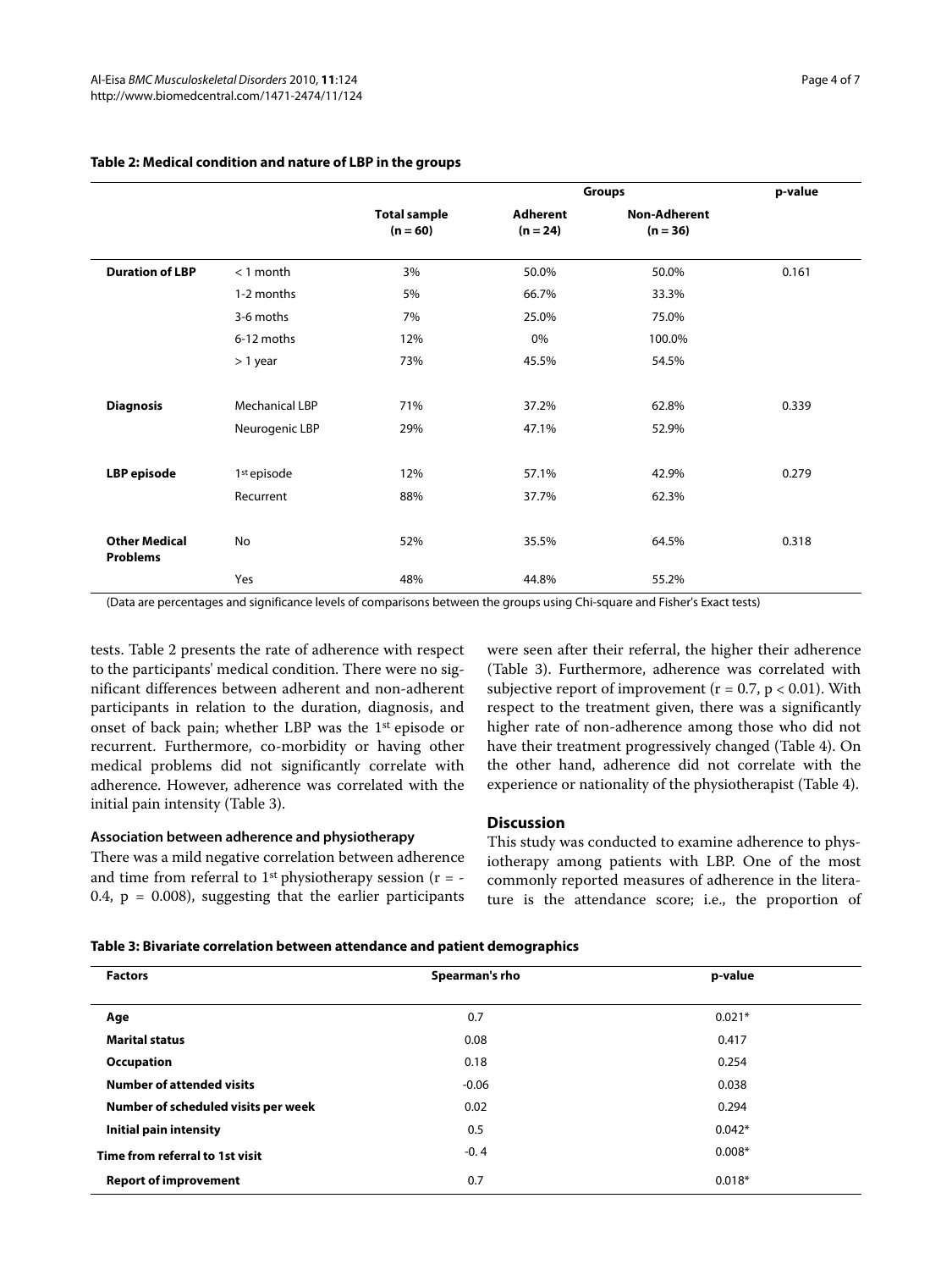appointments attended compared to those scheduled [[27,](#page-6-6)[28\]](#page-6-7). The high level of non-adherence in our study is consistent with an earlier study which reported that only 44% of patients completed their scheduled course of physiotherapy [[29\]](#page-6-8). Recent reports also showed that nonadherence to rehabilitation among patients with LBP may be as high as 50% [[18,](#page-5-16)[30\]](#page-6-9). On the other hand, others suggested that the rate of adherence could be as high as 85% in patients with herniated disc disease and 89% in those with mechanical LBP [\[25\]](#page-6-4). All studies, including the current, agree that adherence is not related to the type or classification of back pain [\[18](#page-5-16)[,25](#page-6-4)[,30](#page-6-9)]. Discrepancy in estimating adherence level among studies may be due to using different definitions and measures of adherence.

There is a good agreement in the literature on the importance of exercise therapy in the treatment of LBP [[30,](#page-6-9)[31,](#page-6-10)[12\]](#page-5-10). But for exercise to be of therapeutic value it has to be done regularly and consistently with patients attending all their prescribed training physiotherapy sessions [[32\]](#page-6-11). Our results show that all patients were given an exercise program as an essential part of their treatment. Yet, patients dropped out of their treatment at the earlier treatment sessions. This is probably due to the fact that benefits of exercise are not attained immediately [[33\]](#page-6-12). According to Friedrich and colleagues (1998)[\[30](#page-6-9)], combining exercise with a motivation program increases the rate of attendance at scheduled physiotherapy sessions. We suggest discussing treatment goals and objectives with the patients earlier in the treatment, since including patients in the decision-making is known to improve patient satisfaction [[34](#page-6-13)]. Patients need to know that adhering to their prescribed exercise regimen will lead to symptom relief and reduced disability on the long term [[35,](#page-6-14)[36\]](#page-6-15).

Psychosocial factors are believed to play a role in the patient's response to treatment [\[37](#page-6-16),[38](#page-6-17)]. However, there is little evidence in the literature for predicting non-adherence to treatment [[14\]](#page-5-12). Our data show a high level of nonadherence in a group of Saudi married females. Generally, the literature suggests that males are more adherent than females [[18\]](#page-5-16), and married patients are more likely to adhere to treatment than unmarried patients [[18\]](#page-5-16).

Since the likelihood of missing treatment sessions may be affected by the patient personal circumstances [[39\]](#page-6-18), we suggest that lack of transportation may be a factor contributing to non-adherence in our study. By law, Saudi females are prohibited from driving and require a guardian escort for their commuting. Also, lack of time is thought to be one of the main reasons for non-adherence [[15\]](#page-5-13). While this is particularly evident in western societies, interestingly the majority of participants in our study were not enrolled in an occupation, and hence lack of time may not be a major factor contributing to their nonadherence. In the Saudi culture, family obligations supersede the women's need to take care of themselves. We suggest that the hassles associated with attending treatment, such as securing transportation, play a major role in adherence among our sample of Saudi females. Further research is needed to identify the social and cultural factors influencing adherence among this population.

In the present study, older patients had higher pain scores at their first physiotherapy session. In addition, our results suggest that adherence improves as the person gets older. Clearly, this could relate to the intensity of pain increasing with age, thereby older patients may continue

|                                                          |           |                                   |                               | <b>Participants</b>               |          |
|----------------------------------------------------------|-----------|-----------------------------------|-------------------------------|-----------------------------------|----------|
|                                                          |           | <b>Total sample</b><br>$(n = 60)$ | <b>Adherent</b><br>$(n = 24)$ | <b>Non-Adherent</b><br>$(n = 36)$ |          |
| <b>P.T</b> nationality                                   | Saudi     | 35%                               | 29.4%                         | 70.6%                             | 0.225    |
|                                                          | Non-Saudi | 65%                               | 44.2%                         | 55.8%                             |          |
| <b>Previous P.T</b>                                      | <b>No</b> | 30%                               | 45.2%                         | 54.8%                             | 0.164    |
|                                                          | Yes       | 70%                               | 27.8%                         | 72.2%                             |          |
| <b>Was the</b><br>treatment<br>progressively<br>changed? | <b>No</b> | 12%                               | 22.7%                         | 77.3%                             | $0.034*$ |
|                                                          | Yes       | 88%                               | 50.0%                         | 50.0%                             |          |

#### <span id="page-4-0"></span>**Table 4: Comparison between the groups with respect to physiotherapy**

(Data are percentages and significance levels of comparisons between the groups using Chi-square and Fisher's Exact tests)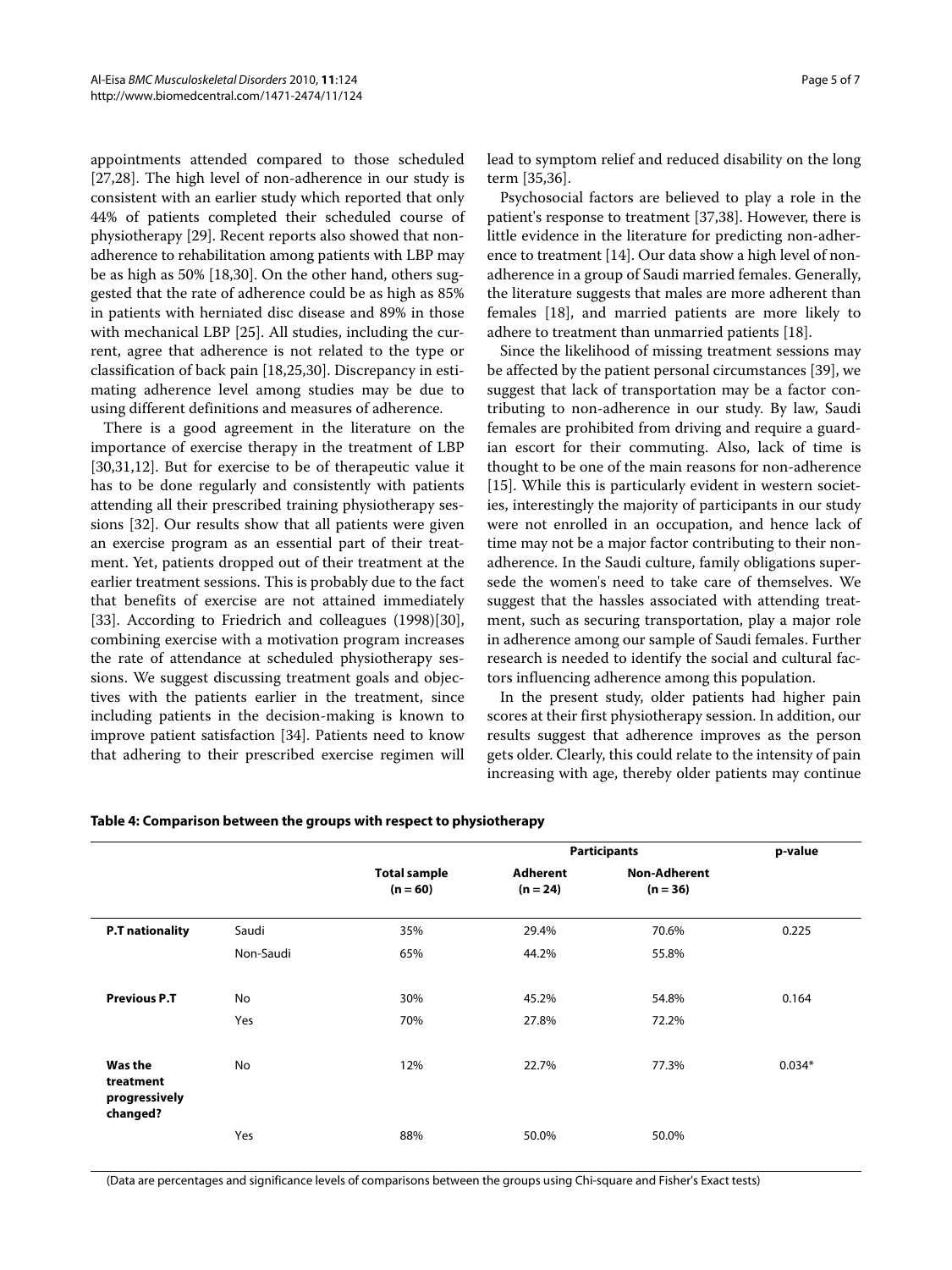to attend their prescribed treatment sessions to alleviate pain. Consistently, the literature suggests higher dropout or non-adherence among younger patients [\[40](#page-6-19)]. Physiotherapists should place greater efforts toward motivating younger patients to continue their scheduled treatment.

Lasinger and colleagues (1994) demonstrated that patients with LBP who dropped out of physiotherapy treatment programs had longer sick leaves compared to those who completed their treatment [\[41](#page-6-20)]. We did not explore this factor given that Workers Compensation Legislation in Saudi Arabia does not recognize back pain as a disabling condition that warrants sick leaves. On the other hand, our study shows that the longer the time lapse between referral and the first physiotherapy session, the more likelihood of non-adherence. Therefore we suggest introducing a triage screening session as early as possible, to prevent subsequent non-adherence.

There are speculations that the attending physiotherapist's competency and experience may affect patient's treatment adherence. Poor patient adherence may stem in part from the interaction between patients and physiotherapists [[42,](#page-6-21)[43\]](#page-6-22). However, this study concluded that there was no correlation between patient adherence and the physiotherapist nationality or experience.

It remains unclear as to what level of adherence is required to achieve beneficial effect of treatment [\[44](#page-6-23)[,45](#page-6-24)]. Furthermore, it remains unclear whether poor adherence is the reason for ineffective treatment outcome, or whether patients' poor adherence is the results of lack of immediate therapeutic benefits of PT treatment [[28\]](#page-6-7). It is quite evident however, that early withdrawal from treatment would not allow the therapeutic benefits of the treatment to be realized [[25\]](#page-6-4).

The major limitation of the study relates to the operational definition of adherence, primarily due to the lack of a "gold standard" measure of adherence in the literature. The current study examined only one component of adherence; attendance to scheduled physiotherapy appointments. More investigations on factors associated with patients' adherence to their prescribed treatment program are warranted. Future evaluation of adherence should be broad enough to capture the complex and multifaceted nature of rehabilitation programs.

#### **Conclusion**

Our results suggest significant level of non-adherence to physiotherapy in Saudi females suffering from LBP. It appears that age, pain level, and perceived improvement are related to patients' adherence to scheduled physiotherapy treatment. Further studies are needed to examine adherence in its broader context. In addition, adherence rate among Saudi males should be examined. Future research should be directed toward developing strategies and measures to improve adherence to physiotherapy.

#### **Competing interests**

The author declares that they have no competing interests.

#### **Authors' contributions**

The sole author of this paper has conducted the literature review, designed the methodology, executed the study, carried out the data analysis, and prepared the manuscript.

#### **Acknowledgements**

We would like to thank King Fahad Medical City for facilitating the study, in particular Dr Ahmad Aboabat, Mr. Hisham Al-Haidary, Ms. Sanaa Madi, and Mrs. Cynthis Tse. Our thanks are extended to Dr Arwa Alshangity for the statistical review.

#### **Author Details**

Department of Health Rehabilitation, College of Applied Medical Sciences, King Saud University, Riyadh, Saudi Arabia

#### Received: 24 August 2009 Accepted: 17 June 2010 Published: 17 June 2010

#### **References**

- <span id="page-5-0"></span>1. Loney PL, Stratford PW: The prevalence of low back pain in adults: a methodological review of the literature**.** Physical Therapy 1999, 79:384-396.
- <span id="page-5-1"></span>2. Walker BF, Muller R, Grant WD: Low back pain in Australian adults: prevalence and associated disability**.** J Mnipulative Physiol Ther 2004, 27:238-244.
- <span id="page-5-2"></span>3. Oleske DM, Lavender SA, Andersson GBJ, Morissey MJ: Risk factors for recurrent episodes of work-related back pain in an industrial population**[.](http://www.ncbi.nlm.nih.gov/entrez/query.fcgi?cmd=Retrieve&db=PubMed&dopt=Abstract&list_uids=16582853)** Spine 2006, 31:789-798.
- <span id="page-5-3"></span>4. Frymoyer JW: Predicting disability from low back pain**.** Clin Orthop Relat Res 1992, 279:101-109.
- <span id="page-5-4"></span>5. Waddell G: The Back Pain Revolution**.** Edinburgh: Churchill Livingstone; 1998.
- <span id="page-5-5"></span>6. Maniadakis N, Gray A: The economic burden of back pain in the UK**.** Pain 2000, 84:95-103.
- 7. Abalkhail BA, Bahnassy AA, Ghabrah TM: Low back pain among Saudi school workers in Jeddah. Saudi Medical J 1998, 19:491-495.
- <span id="page-5-6"></span>8. Anthony Woolf D, Bruce Pfleger: Burden of major musculoskeletal conditions**.** Bulletin of the World Health Organization 2003, 81:646-656.
- <span id="page-5-7"></span>9. Pincus T, Vogel S, Breen A, Foster N, Underwood M: Persistent back painwhy do physical therapy clinicians continue treatment? A mixed methods study of chiropractors, osteopaths and physiotherapists**.** Euro J Pain 2006, 10:67-76.
- <span id="page-5-8"></span>10. Callaghan M: Evaluation of a back rehabilitation group for chronic low back pain in an out-patient setting**.** Physiotherapy 1994, 80:677-680.
- <span id="page-5-9"></span>11. Foster NE, Thompson KA, Baxter GD, Allen JM: Management of nonspecific low back pain by physiotherapists in Britain and Ireland: a descriptive questionnaire of current clinical practice**.** Spine 1999, 24:1332-1342.
- <span id="page-5-10"></span>12. Philadelphia Panel Evidence-Based Clinical Practice Guidelines on Selected rehabilitation Interventions for Low Back Pain**.** Phys Ther 2001, 81:1641-1674.
- <span id="page-5-11"></span>13. Mikhail C, Korner-Bitensky N, Rossignol M, Dumas JP:: Physical therapists' use of interventions with high evidence of effectiveness in the management of a hypothetical typical patient with acute low back pain**[.](http://www.ncbi.nlm.nih.gov/entrez/query.fcgi?cmd=Retrieve&db=PubMed&dopt=Abstract&list_uids=16253045)** Phys Ther 2005, 85:1151-1167.
- <span id="page-5-12"></span>14. Middleton A: Chronic low back pain: patient compliance with physiotherapy advice and exercise, perceived barriers and motivation**.** Physical Therapy Reviews 2004, 9:153-160.
- <span id="page-5-13"></span>15. Sluijs EM, Kok GJ, van der Zee J: Correlates of exercise compliance in physical therapy**.** Phys Ther 1993, 73:771-786.
- <span id="page-5-14"></span>16. World Health Organization: Adherence to long term therapies: evidence for action**.** Geneva, Switzerland; 2003:3-4.
- <span id="page-5-15"></span>17. Kroll T, Barlow JH, Shaw K: Treatment adherence in juvenile rheumatoid arthritis--a review**.** Scan J Rheumatol 1999, 28:10-18.
- <span id="page-5-16"></span>18. Alexandre NMC, Nordin M, Hiebert R, Campello M: Predictors of compliance with short-term treatment among patients with back pain**.** Rev Panam Salud Publica 2002, 12(2):86-94.